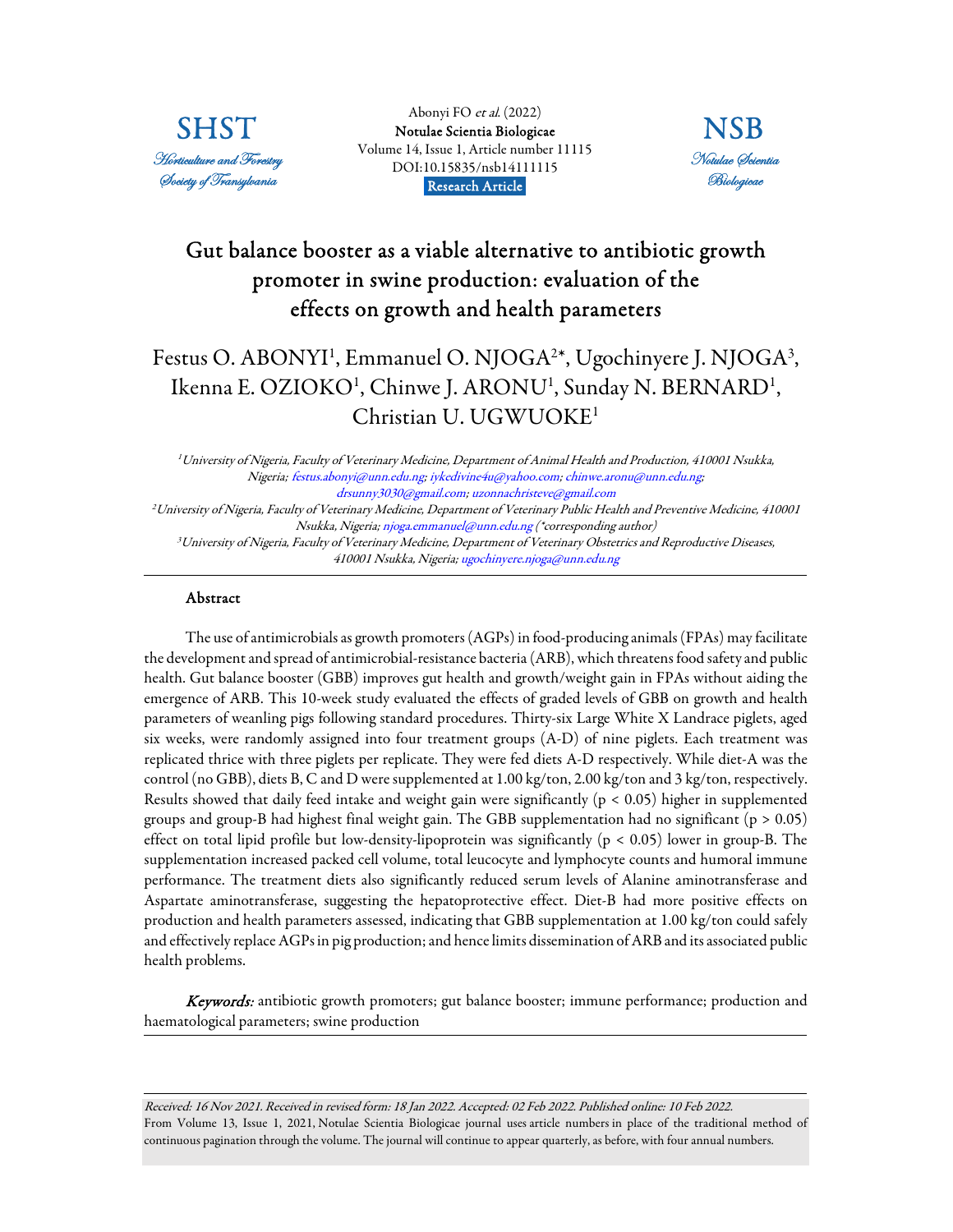## Introduction

Globally, pork has continued to gain popularity as a healthy alternative to red meat and other protein sources. In Africa, pig production over the last two decades maintained increased trend and remains one of the major animal protein sources in Nigeria (Thornton, 2010; FAO, 2017; Bernard et al., 2021). Since the discovery of antibiotics, they have been used at therapeutic doses to treat diseases and sub-therapeutic doses as growth promoters in animal feeds (Njoga *et al.*, 2018). They are also used in animal feed to maintain gut health, improve animal performance and prevent/control the spread of enteric zoonotic pathogens (Ajibo et al., 2020; Njoga et al., 2021). The intensification of pig production to meet the increasing demand for pork has exacerbated the use of antimicrobials for prophylactic and growth promotion purposes in the swine industry. However, growing concern over the emergence, proliferation and dissemination of antimicrobial-resistant bacteria (ARB) via the food chain; and dwindling efficacy of antimicrobials in veterinary and medical practices have led to the prohibition or restriction on the use of antibiotics as growth promoters in animal agriculture in some countries (Maron et al., 2013; Chattopadhyay, 2014; Hao et al., 2014; Okocha et al., 2018).

Following the ban or restriction of non-medical use of antimicrobials in food-producing animals (FPAs), research focus shifted to the development of viable alternatives to antimicrobial growth promoters (AGPs) that could enhance livestock productivity without causing adverse public health or food safety effects. Consequently, new commercial feed additives derived from natural sources have been provided as part of alternative feed strategies to enhance productivity in livestock production. Feed additives such as organic acids, enzymes, probiotics, prebiotics, antimicrobial peptide and phytogenic compounds have been recognized as potential alternatives to AGPs (Yanh et al., 2015; Lillehoj et al., 2018; Bajagai et al., 2020).

However, strong perceivable odour in meats, unpredictable side effects, low bioavailability and stability in the gastrointestinal tract have limited the use of most of these feed additives singly (Stevanović et al., 2018; Abonyi et al., 2020a). Since inclusion of a mixture of feed additives were as effective as AGPs (Hassan et al., 2018); the use of combinations rather than single feed additive could boost the production of safe (residue free) pork for human consumption. As a synergetic blend of different additives/ingredients (zinc, benzoic acid, calcium, sodium butyrate and a mixture of essential oils) for improving weight gain and gut health in animals, the gut balance booster (GBB) may be used as an effective alternative for AGPs in pig production. The GBB exerts its antibacterial effect by lysing the cell wall of harmful bacteria and subsequently invading and destroying the organism (INTRACO 2021). The GBB also has immune-stimulatory and growth promotion effects by stimulating the development of gut microvilli, as well as the release of enzymes which enhances nutrient absorption and utilization (INTRACO, 2021)

The GBB have been used extensively to enhance broiler production (Hassan et al., 2018), but dearth of information exists on the use in pig farming. Consequently, the study determined the effects of GBB on growth performance and health indices in weaning pigs. Specifically, the study ascertained the optimal inclusion level of GBB in weaning pigs' diet as well as the effects of graded levels of the additives on growth performance, haematology, serum biochemistry, lipid profile and humoral immune response in the animal. If found effective, the GBB could substitute AGPs in pig production and hence reduce the risk of development and spread of ARB, especially zoonotic bacteria.

## Materials and Methods

#### Experimental pigs

The study was carried out at the Piggery Unit of the Department of Animal Health and Production, University of Nigeria, Nsukka. A total of 36 Large White X Landrace weanling pigs of mixed sexes were used. They were the progeny of five sows and one boar, born within one week, weighed between nine and 10 kg and aged six weeks. The pigs were acclimatized for two weeks prior to the study. During the acclimatisation, they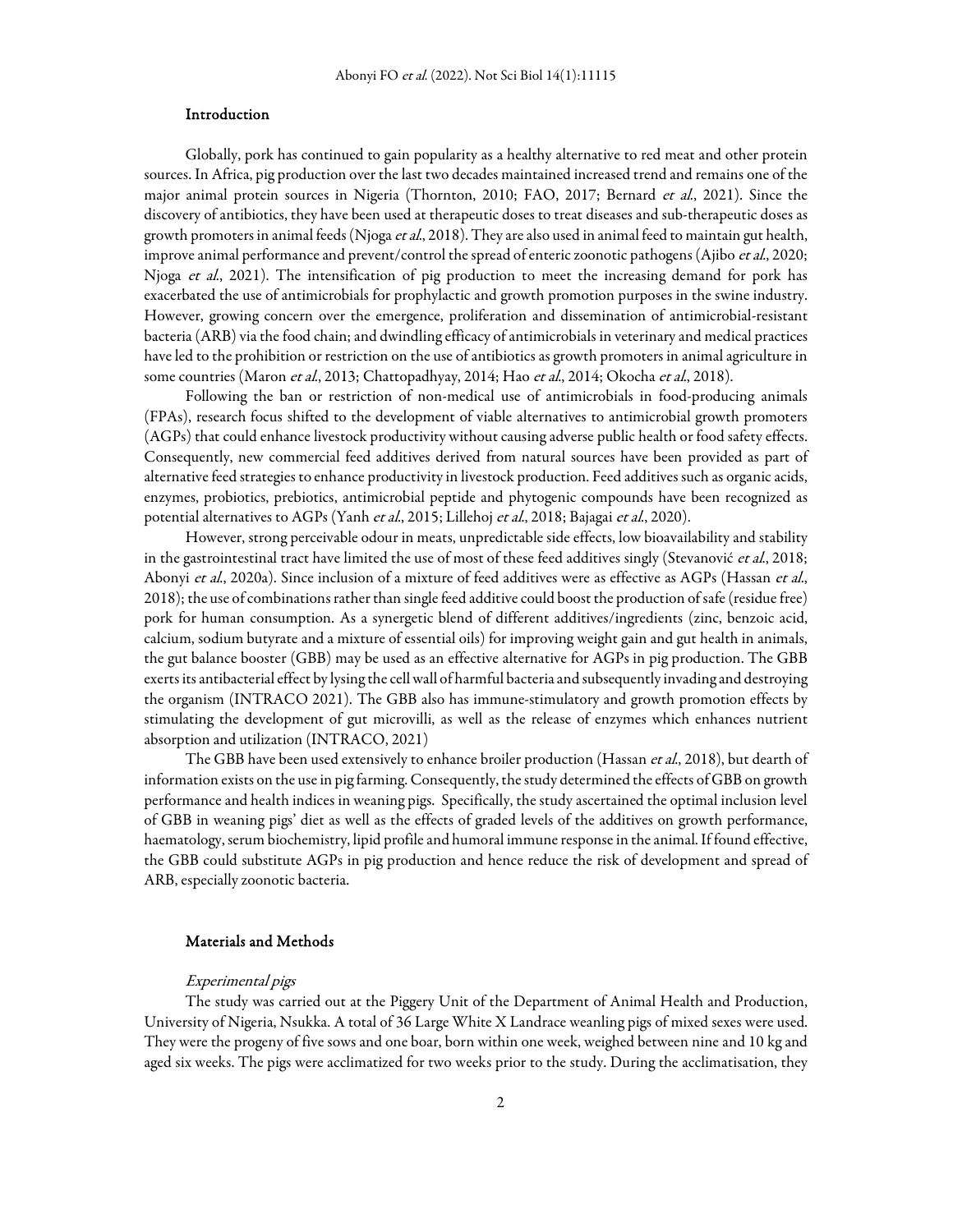were identified by ear notching, screened for blood and endoparasites and treated prophylactically against coccidiosis and gastrointestinal worms. After the two weeks of stabilization, they were transferred to an open, well ventilated fly proof grower house with concrete floor. The mean age and weight of the pigs were  $42 \pm 4$ days and 9.74 ± 0.01kg, respectively. They were balanced for initial body weight and sex across the four treatment groups and the stocking density was approximately  $1 \text{ m}^2/\text{pi}$ g.

#### Gut balance booster and the experimental diets

The GBB used in this study was a product of Intraco Limited, Belgium marketed in Nigeria. Four starter diets (A, B, C and D) were formulated to meet NRC (2011) nutritional requirements for swine using basal ingredients, as shown in Table 1. The four diets were formulated with similar basal ingredients. However, diet A contained no GBB, diet-B had GBB incorporated at 1.00 kg/ton of feed, diet-C contained GBB at the manufacturer's inclusion rate of 2.00 kg/ton of feed, and diet-D contained GBB at 3.00 kg/ton of feed. After incorporating the GBB, the diets were thoroughly mixed to ensure homogeneity. Thereafter, the diets were analysed for proximate composition using the methods of AOAC (1990).

| Feed ingredients (%)  | Diet A  | Diet B  | Diet C  | Diet <sub>D</sub> |
|-----------------------|---------|---------|---------|-------------------|
| Yellow maize          | 44.29   | 44.29   | 44.29   | 44.29             |
| Guinea corn           | 11.60   | 11.50   | 11.40   | 11.30             |
| Soya meal             | 15.54   | 15.54   | 15.54   | 15.54             |
| Wheat offal           | 10.00   | 10.00   | 10.00   | 10.00             |
| Fish meal             | 2.50    | 2.50    | 2.50    | 2.50              |
| Palm kernel cake      | 5.00    | 5.00    | 5.00    | 5.00              |
| Bone meal             | 2.50    | 2.50    | 2.50    | 2.50              |
| Lime stone            | 5.00    | 5.00    | 5.00    | 5.00              |
| Blood meal            | 2.34    | 2.34    | 2.34    | 2.34              |
| Sodium chloride       | 0.33    | 0.33    | 0.33    | 0.33              |
| Lysine                | 0.30    | 0.30    | 0.30    | 0.30              |
| Methionine            | 0.10    | 0.10    | 0.10    | 0.10              |
| Vita/min. premix      | 0.50    | 0.50    | 0.50    | 0.50              |
| <b>GBB</b>            | 0.00    | 0.10    | 0.20    | 0.30              |
| Total (kg)            | 100.00  | 100.00  | 100.00  | 100.00            |
| Proximate composition |         |         |         |                   |
| Cal. ME (Kcal/kg)     | 3000.00 | 3000.00 | 3000.00 | 3000.00           |
| CP(%)                 | 21.30   | 21.30   | 21.30   | 21.30             |
| DM(%)                 | 87.00   | 87.00   | 87.00   | 87.00             |
| Crude fiber (%)       | 5.67    | 5.67    | 5.67    | 5.67              |
| Crude fat (%)         | 2.30    | 2.30    | 2.30    | 2.30              |
| Total ash (%)         | 5.65    | 5.65    | 5.65    | 5.65              |

Table 1. Ingredients and proximate composition of pig starter diet supplemented with graded levels of gut balance booster

Proximate composition of the diets was determined according to AOAC (1990) while metabolizable energy (ME) was calculated values

#### Ethical clearance and experimental design

The Institutional Animal Care, and Use Committee of the Faculty of Veterinary Medicine, University of Nigeria approved the animal protocol for this study (FVM-UNN-IACUC-2019-056). The animals were used in accordance with the regulations and guidelines of this committee. A complete randomized experimental design of four treatments replicated three times was adopted for the research. In this model, pen was used as an experimental unit to test the main effect of diet. Each of the thrice replicated treatments had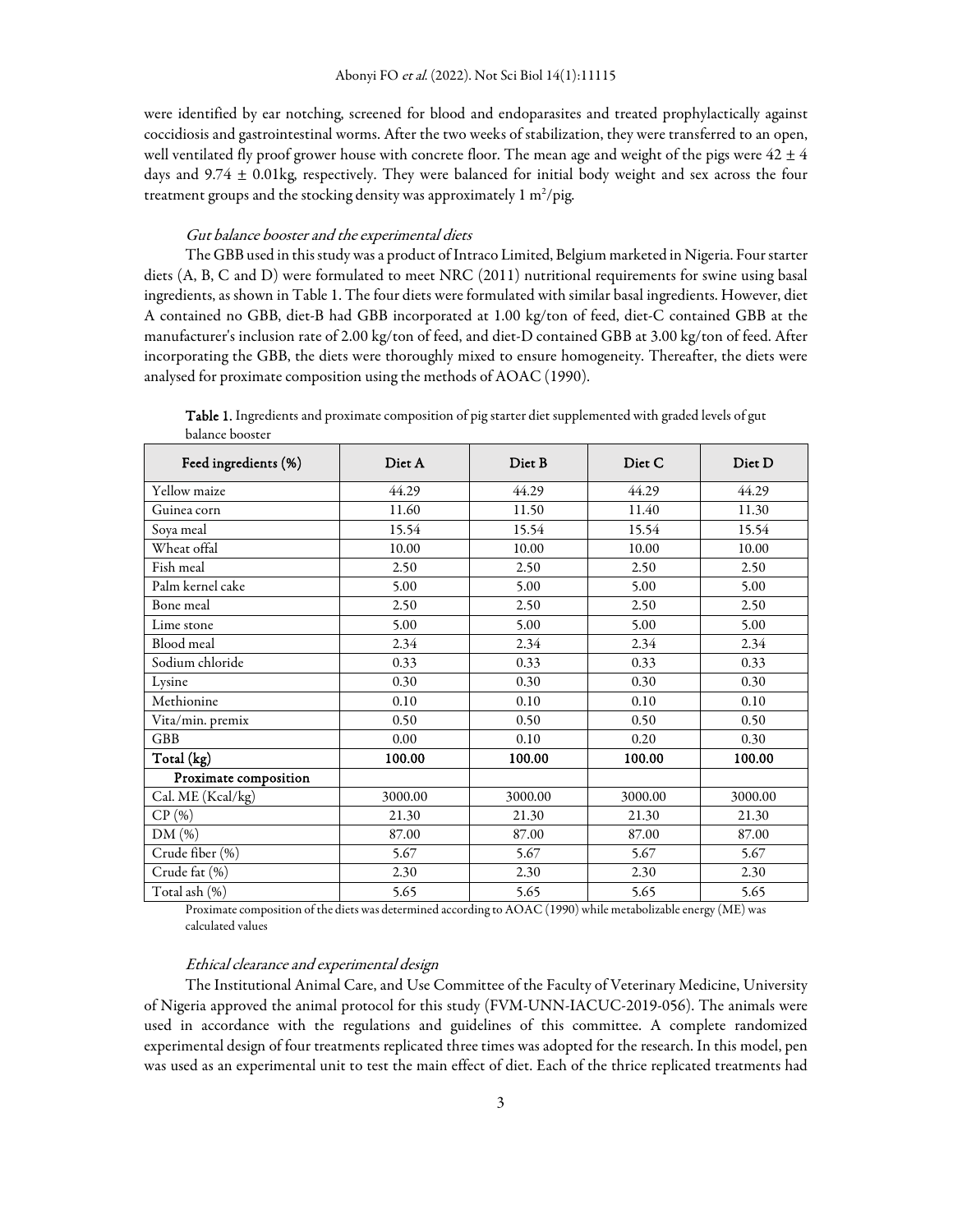three piglets in each replicate (pen). The groups were fed as follows: group-A, starter diet without GBB (control); group-B, starter diet supplemented with GBB at 1.00 kg/ton of feed (low dose); group-C, starter diet supplemented with GBB at 2.00 kg/ton of feed (recommended dose in broilers) and group-D, starter diet supplemented with GBB at 3.00 kg/ton of feed (high dose). The pigs were not given antibiotics and had free access to feed and clean drinking water throughout the study period of ten weeks. An over view of the experimental design and procedures for determination of the effects of gut balance booster on production, haematological, biochemistry and immunity parameters of the weanling pigs used in this study are schematically presented in Figure 1.



Figure 1. A schematic overview of the experimental design and procedures for determination of the effects of gut balance booster on production, haematological, biochemistry and immunity parameters of weanling pigs in Nigeria

GBB = Gut balance booster, RBC = Red blood cell, WBC = White blood cell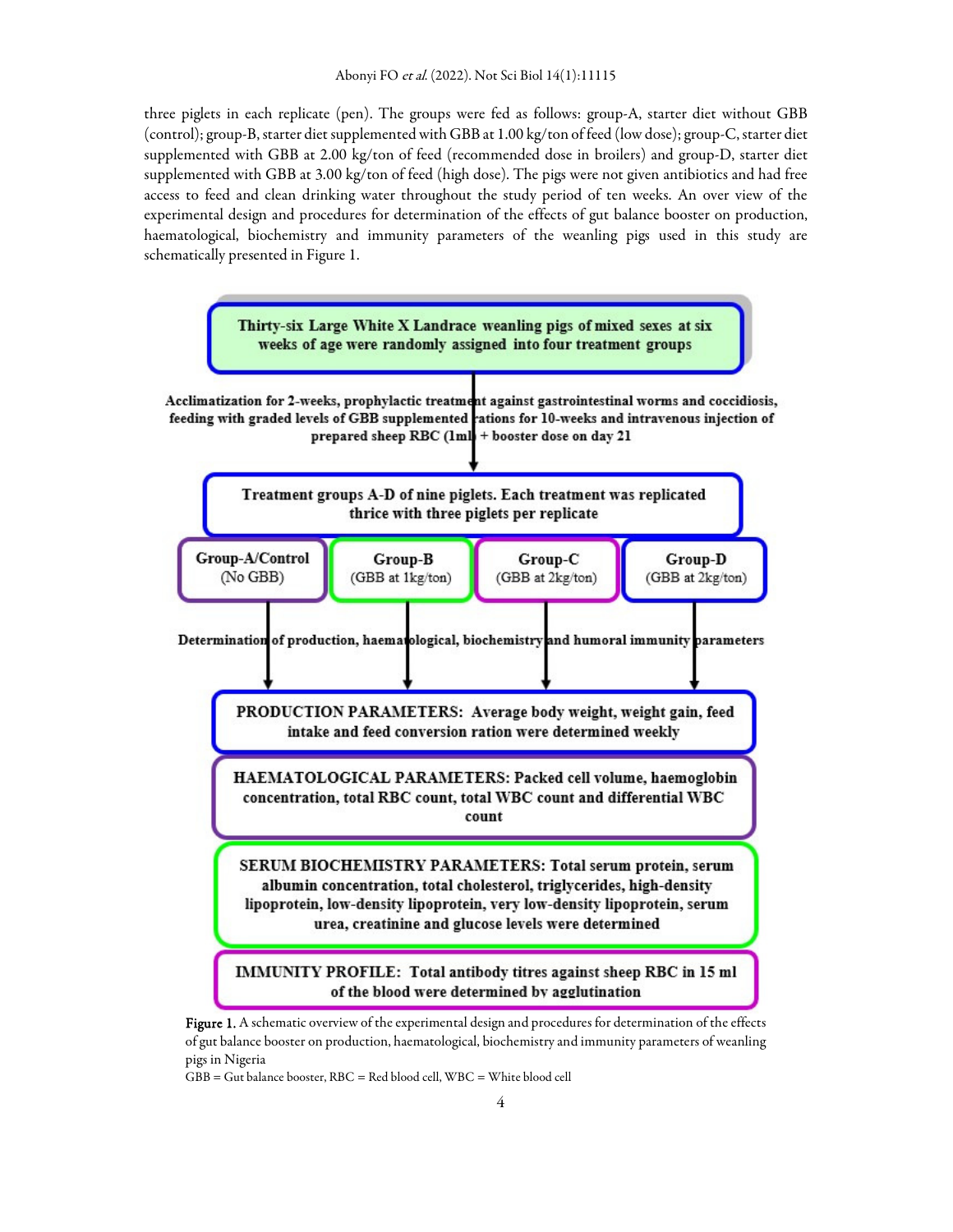## Data collection

## Determination of growth performance

The average body weight (ABW), weight gain (WG), feed intake (FI), and feed conversion ratio (FCR) were recorded weekly and used to assess the growth performance of the pigs (Kiczorowska et al., 2016). Their health status was recorded daily by visually observing possible clinical signs, morbidities and mortalities. The weekly ABW of the animals and FI were determined by subtracting respective pig initial weights (Kg) or feed intake (W1) from the final pig weights or feed intake (W2) and divided by number of weeks (n) (W2 – W1/n). Their FCR was determined by dividing the feed consumed in a week in Kg by live weight gained (Kg) within the same period. Daily weight gain, FI and FCR were determined by dividing their respective weekly figures by seven. Daily water consumption of the piglets was also determined.

#### Determination of haematology parameters

The packed cell volume (PCV) of the pigs was determined by microhaematocrit method (Oluwole and Omitogun, 2016), using a Haematosporin 1400, microhaematocript centrifuge and a Hawksley Microhaematocript Reader (Hawksley and Sons Limited, West Sussex, UK). Haemoglobin concentration was determined by the cynomethemoglobin method (Nkrumah et al., 2011) using CHEM5V3 semiautomated blood analyzer (Erba Diagnostics, Mannheim, Germany). The red blood cell (RBC) and white blood cell (WBC) counts were enumerated manually following the haemocytometer method, using formal-citrate and Natt and Herrick's solution as diluting fluids (Dacie and Lewis, 1995), improved Neubauer counting chamber (Hawksley and Sons Limited, West Sussex, UK) and a light microscope (Leica Gallen, New York, USA).

## Determination of biochemical parameters

Total serum protein (TSP) was determined in each sample following the Biuret method (Henok et al., 2020) using the Randox Total Protein Test Kit (Randox Laboratories, Leeds, UK). Serum albumin concentration was determined following the bromocresol green method (Anonymous, 2020), using the Randox Albumin Test Kit (Randox Laboratories, Leeds, UK). The serum globulin fraction was calculated by subtracting the value of the albumin fraction from the total serum protein (Henok et al., 2020).

The serum total cholesterol was determined based on the enzymatic colorimetric method (Li-Hua et al., 2019) and was done using the Biosystem total cholesterol working reagent and assayed using a CHEM5V3 semi-automated blood analyzer (Erba Diagnostics, Mannheim, Germany). The serum triglyceride concentration was determined based on the glycerol-phosphate oxidase method (Kawano et al., 2019). This was done using the Biosystem triglyceride working reagent and assayed with a CHEM5V3 semi-automated haemo analyzer (Erba Diagnostics, Mannheim, Germany). The serum high density lipoprotein cholesterol concentration was determined by the dextran sulphate magnesium (II) precipitation method (CDC, 2020). This was done using the Biosystem HDL-C precipitation reagent and the supernatant assayed with CHEM5V3 semi-automated haemo analyzer (Erba Diagnostics, Mannheim, Germany). The serum low density lipoprotein was calculated using Friedewald's formula (Kapoor et al., 2015). Very low-density lipoprotein cholesterol of the pigs was determined by dividing the value of triglyceride concentration by 5 (Kawano *et al.*, 2019).

Serum urea, creatinine and glucose profiles were determined by di-methyl monoxide method as described by Gounden et al. (2021), Jaffe reaction method as described by Delanghe et al. (2011) and enzymatic colorimetric method (Zhu et al., 2011), respectively. Each was done using their respective Biosystem working reagent and assayed with a CHEM5V3 semi-automated blood analyzer (Erba Diagnostics, Mannheim, Germany).

## Determination of antibody response against sheep red blood cell

During the preparation of sheep red blood cells (SRBC) suspension, blood was obtained from healthy sheep. About 15 ml of sheep blood was collected under aseptic conditions from the jugular vein in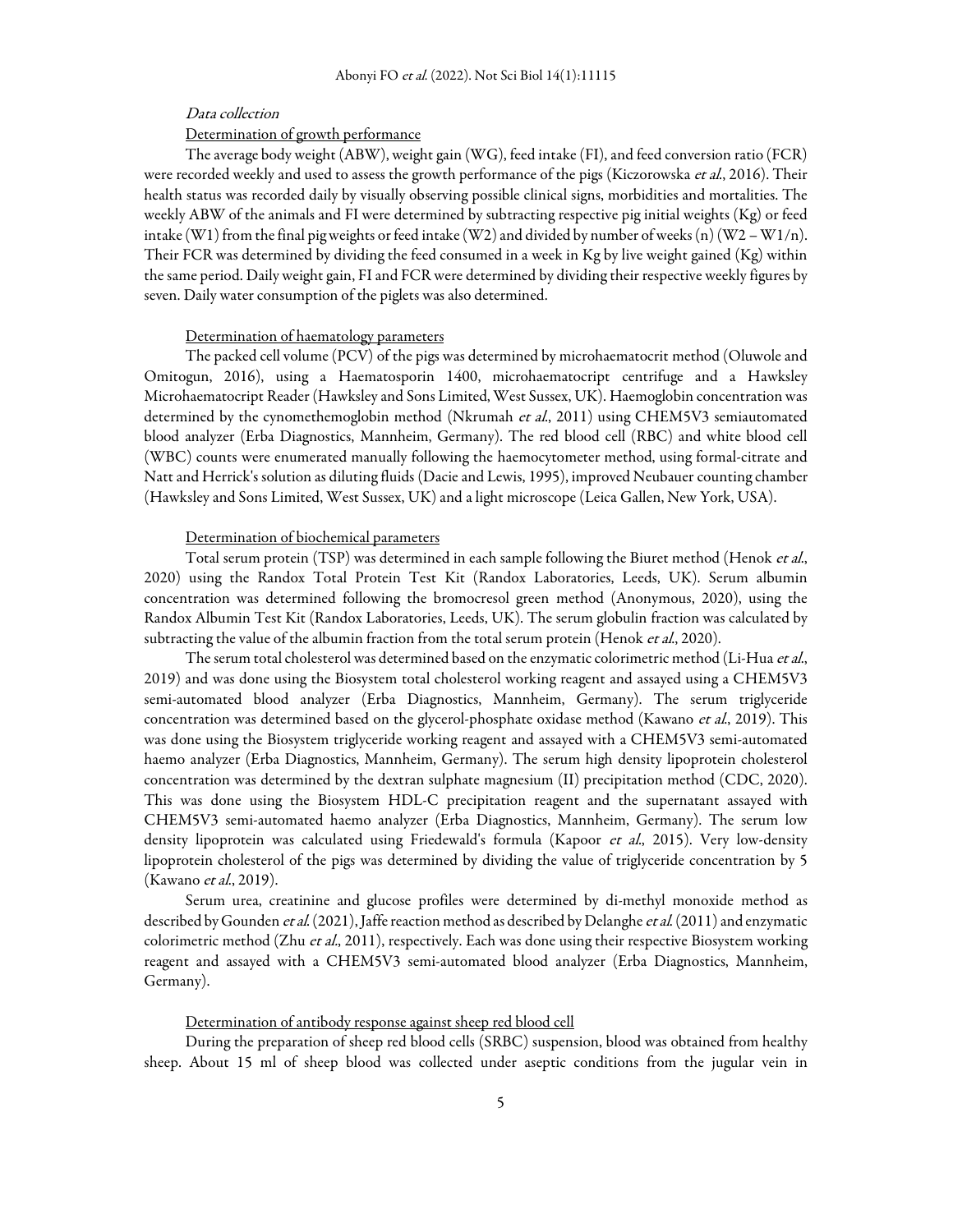anticoagulant Alsever solution. The cells were washed three times with equal volume of Phosphate Buffered Saline (PBS). After the final wash, the packed cells were brought to 10% and 1% vol/vol solution in PBS (Maghsoudi et al., 2020).

One piglet per treatment replicate (3 per group) were randomly selected, identified and injected intravenously with 1ml of the prepared SRBCs antigen in PBS. Booster dose was administered on day 21. Blood samples were collected on days 0, 7, 14 and 42. Sera were separated by centrifugation at 2000 revolutions per minute for 10 min) and stored at –20 °C till use. Total antibody titres to SRBC were determined by agglutination with routine procedure (Abonyi et al., 2018). Antibody titres measure against SRBC was expressed as log2 of the reciprocal of highest plasma dilution giving complete agglutination. All titrations were assessed the same day in 96-microtitre plates, using erythrocytes from the same sheep to immunize the pigs.

#### Data analysis

The replicate pens were the experimental unit for performance and excreta data. Results on immune response were converted to log2 of the antibody titre. Statistical analyses were performed using the SPSS program version 23 (SPSS Inc., Chicago, IL, USA). The normality of data distribution was checked using the Kolmogorov-Smirnov test. One-way ANOVA was performed to examine differences among the groups. The significance of mean differences between groups was determined by Duncan multiple range tests. Level of significance was taken as  $P < 0.05$ .

## Results

## Growth performance and lipid profile

A relatively low post weaning mortality rate of 2.70% was recorded: one piglet in group C (Table 2). The additives did not have significant effect on FCR ( $P = 0.1210$ ); it however, improved growth performance and showed significant (p < 0.05) difference in feed intake ( $P = 0.0022$ ), daily weight gain ( $P = 0.0331$ ) and final body weight ( $P = 0.0240$ ) when compared to the control. The additive did not have any significant ( $p >$ 0.05) effect on the rate of water consumption of the pigs (Table 2). Similarly, the GBB had no significant effect on the lipid profiles investigated except that low density lipoprotein (LDL) was significantly (p < 0.05) lower in group B (Table 2).

| Parameters                | <b>Treatment</b> groups        |                               |                               |                                |         |  |  |
|---------------------------|--------------------------------|-------------------------------|-------------------------------|--------------------------------|---------|--|--|
|                           | $\mathsf{A}$                   | B                             | C                             | D                              | P-value |  |  |
| <b>Growth Performance</b> |                                |                               |                               |                                |         |  |  |
| Feed intake/day(g)        | $690.30 \pm 8.47^{\rm b}$      | $850.12 \pm 9.46^{\circ}$     | $826 + 3.46^{\circ}$          | $900.87 \pm 3.09^{\circ}$      | 0.0022  |  |  |
| Daily weight (g)          | $300.43 \pm 3.39^{\rm b}$      | $510.77 \pm 3.33^{\circ}$     | $442.49 \pm 3.43^{\circ}$     | $440.39 \pm 3.32$ <sup>a</sup> | 0.0331  |  |  |
| <b>FCR</b>                | $3.17 \pm 0.21$ <sup>a</sup>   | $2.51 \pm 0.20^{\rm a}$       | $2.84 \pm 0.21$ <sup>a</sup>  | $2.94 \pm 0.21$ <sup>a</sup>   | 0.1210  |  |  |
| Initial body weight (kg)  | $9.76 \pm 0.03$ <sup>a</sup>   | $9.70 \pm 0.34$ <sup>a</sup>  | $9.80 \pm 0.12$ <sup>a</sup>  | $9.75 \pm 0.08$ <sup>a</sup>   | 0.3442  |  |  |
| Final body weight (kg)    | $28.63 \pm 1.10^b$             | $36.86 \pm 0.12$ <sup>a</sup> | $30.01 \pm 2.17^{\rm b}$      | $31.10 \pm 0.02^b$             | 0.0240  |  |  |
| Mortality rate (%)        | 0(0.00)                        | 0(0.00)                       | 1(11.11)                      | 0(0.00)                        |         |  |  |
| Water intake/da (L)       | $1.76 \pm 0.00^{\circ}$        | $1.98 \pm 0.09^{\circ}$       | $1.84 \pm 0.07$ <sup>a</sup>  | $1.90\pm0.10^{\rm a}$          | 0.6241  |  |  |
| Lipid Profile             |                                |                               |                               |                                |         |  |  |
| Cholesterol (mg/dL)       | $108.43 \pm 4.73$ <sup>a</sup> | $106.81 \pm 8.20^{\circ}$     | $102.97 + 10.26$ <sup>a</sup> | $99.86 \pm 6.97$ <sup>a</sup>  | 0.8647  |  |  |
| Triglyceride (mg/dL)      | $97.33 \pm 6.54$ <sup>a</sup>  | $82.87 \pm 9.08^{\circ}$      | $87.00 \pm 5.53$ <sup>a</sup> | $79.79 \pm 8.90^{\circ}$       | 0.3984  |  |  |
| $LDL$ (mg/dL)             | $50.98 \pm 3.87$ <sup>a</sup>  | $27.63 \pm 7.43^b$            | $48.90 \pm 4.09^{\circ}$      | $49.00 + 2.76$ <sup>a</sup>    | 0.0443  |  |  |
| $HDL$ (mg/dL)             | 52.27 ± $6.87^{\circ}$         | $50.66 \pm 3.98$ <sup>a</sup> | 53.54 ± $7.08^a$              | $49.88 \pm 5.43$ <sup>a</sup>  | 0.8953  |  |  |
| VLDL (mg/dL)              | $18.97 \pm 2.01^{\circ}$       | $17.69 \pm 5.22^{\circ}$      | $16.48 \pm 3.52$ <sup>a</sup> | $17.60 \pm 3.08$ <sup>a</sup>  | 0.5438  |  |  |

Table 2. Growth performance and lipid profile of weanling pigs fed with graded levels of gut balance booster supplemented diet

 $^{ab}\!$ Row means with different superscripts differ significantly at p < 0.05, Values presented in mean  $\pm$  standard error of the mean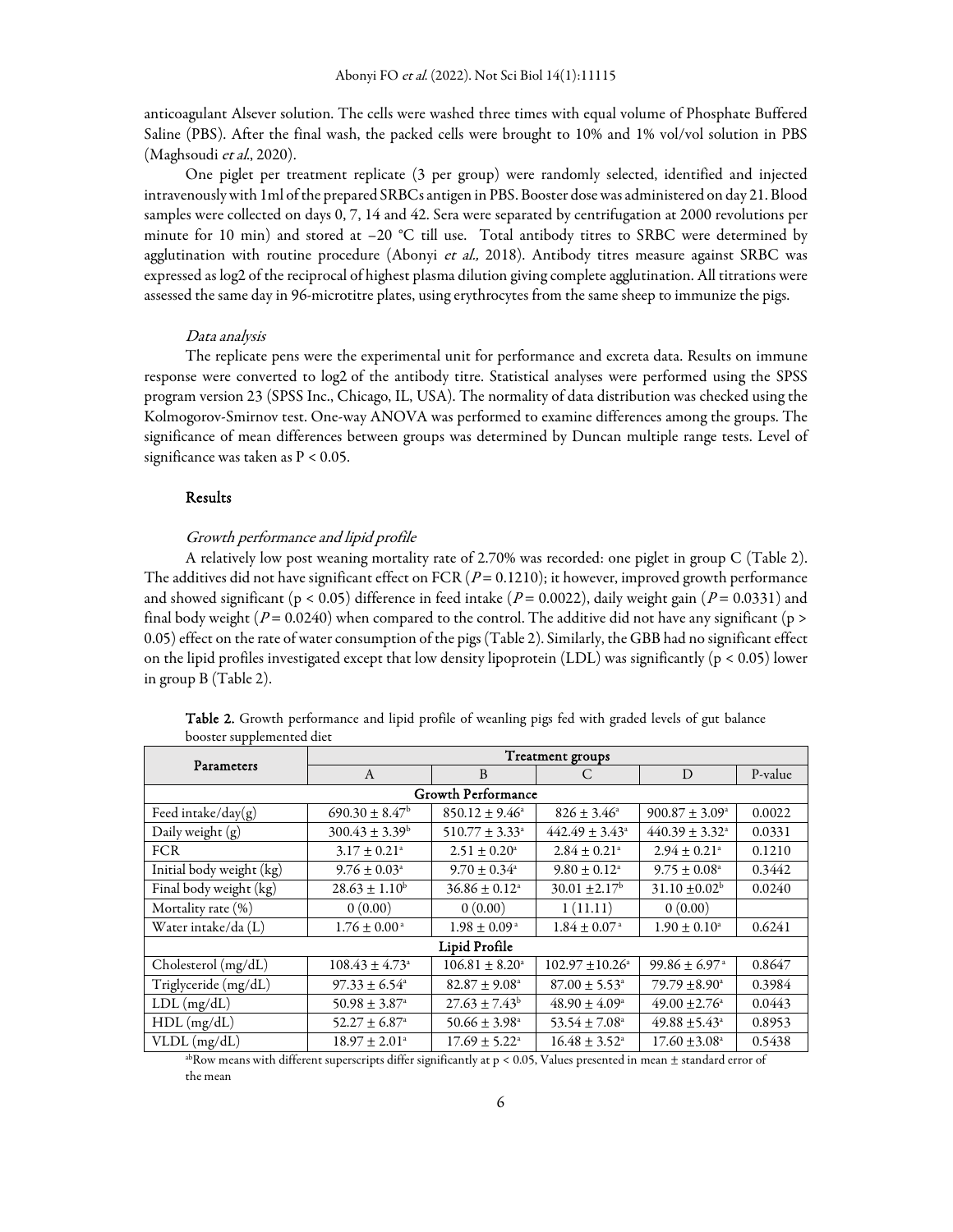#### Haematology and serum biochemistry

Haemoglobin concentrations (Hb), WBC, PCV and lymphocyte counts were significantly ( $p < 0.05$ ) increased by GBB supplementation (Table 3). Although RBC and neutrophil counts were not significantly (p  $> 0.05$ ) affected, neutrophil to lymphocyte ratio were slightly reduced in the supplemented groups (0.30  $\pm$  0.04 vs. 0.20  $\pm$  0.03, 0.27  $\pm$  0.01 and 0.21  $\pm$  0.08). Result showed that ALT and AST concentrations were significantly ( $p < 0.05$ ) reduced in the treated pigs (Table 3). The treatment did not significantly ( $p > 0.05$ ) affect the pigs' total protein, albumin, and globulin fraction, but globulin and creatinine values were numerically higher among the piglets on GBB diets. Bilirubin and urea values were, however lower in the treated groups than control. Results also showed that serum glucose levels were significantly (p < 0.05) higher in the control and group-D than in the B and C groups (Table 3).

| $\sigma$                    | Treatment groups              |                               |                               |                                |         |  |
|-----------------------------|-------------------------------|-------------------------------|-------------------------------|--------------------------------|---------|--|
| Parameters                  | A                             | B                             | C                             | D                              | p-Value |  |
| $PCV$ (%)                   | $29.21 \pm 0.60^{\circ}$      | $30.00 \pm 1.94$ <sup>a</sup> | $28.59 \pm 0.68^{\circ}$      | $29.80 \pm 0.35^{\circ}$       | 0.4458  |  |
| Hb(g/dL)                    | $7.97 \pm 0.52^{\rm b}$       | $9.98 \pm 0.08^{\circ}$       | $9.62 \pm 0.89^{\circ}$       | $9.00 \pm 0.36^{\circ}$        | 0.0216  |  |
| RBC x $10^6 / \mu L$        | $3.50 \pm 0.34$ <sup>a</sup>  | $4.82 \pm 0.26$ <sup>a</sup>  | $4.03 \pm 0.27$ <sup>a</sup>  | $3.92 \pm 0.20^{\circ}$        | 0.5783  |  |
| WBC x $10^3/\mu L$          | $12.23 \pm 0.78$ <sup>c</sup> | $17.89 \pm 0.64^{\rm b}$      | $19.80 \pm 1.08^{\circ}$      | $21.54 \pm 0.76$ <sup>ab</sup> | 0.0032  |  |
| Lymph. $(\%)$               | $65.34 \pm 8.04^b$            | $85.71 \pm 2.00^{\circ}$      | $79.40 \pm 7.01$ <sup>a</sup> | $80.32 \pm 2.21$ <sup>a</sup>  | 0.0500  |  |
| Neutrophil (%)              | $25.00 \pm 0.67$ <sup>a</sup> | $28.07 \pm 1.08^{\circ}$      | $25.42 \pm 1.62$ <sup>a</sup> | $24.31 \pm 0.10^a$             | 0.4326  |  |
| Neutro: lymph               | $0.30 \pm 0.04^{\circ}$       | $0.20 \pm 0.03^{\circ}$       | $0.27 \pm 0.01^{\circ}$       | $0.21 \pm 0.08^{\text{a}}$     | 0.4412  |  |
| $ALT(\mu/L)$                | $15.54 \pm 1.06^{\circ}$      | $13.23 \pm 1.30^{\circ}$      | $9.01 \pm 0.11^{\rm b}$       | $11.80 \pm 0.02$ <sup>ab</sup> | 0.0054  |  |
| $AST(\mu/L)$                | $78.00 \pm 2.13^{\circ}$      | 58.17 ± 2.36 <sup>b</sup>     | $66.65 \pm 2.21^b$            | 58.56 ± 1.22 <sup>b</sup>      | 0.0030  |  |
| Protein (g/L)               | $3.43 \pm 0.60^{\circ}$       | $2.76 \pm 0.04$ <sup>a</sup>  | $2.74 \pm 1.03$ <sup>a</sup>  | $2.88 \pm 0.03^{\circ}$        | 0.6610  |  |
| Albumin (g/L)               | $1.96 \pm 0.21$ <sup>a</sup>  | $1.88 \pm 0.09^{\circ}$       | $1.68 \pm 0.14^{\circ}$       | $1.57 \pm 0.06^{\circ}$        | 0.2876  |  |
| Glob. (g/dL)                | $1.64 \pm 0.08$ <sup>a</sup>  | $1.72 \pm 0.10^{\circ}$       | $1.53 \pm 0.05^{\circ}$       | $1.56 \pm 0.20^{\circ}$        | 0.2543  |  |
| $\beta$ Bil. (mg/dL)        | $0.19 \pm 0.02^{\circ}$       | $0.15 \pm 0.00^{\circ}$       | $0.13 \pm 0.01^{\circ}$       | $0.14 \pm 0.01^a$              | 0.1427  |  |
| Urea $(mg/dL)$              | $9.04 \pm 0.92$ <sup>a</sup>  | $7.19 \pm 1.20^a$             | $7.80 \pm 0.27$ <sup>a</sup>  | $7.43 \pm 0.84^{\circ}$        | 0.1279  |  |
| Glucose (mg/dL)             | $0.54 \pm 0.02^{\circ}$       | $0.28 \pm 0.03^{bc}$          | $0.15 \pm 0.02$ <sup>c</sup>  | $0.56 \pm 0.06^{\circ}$        | 0.0173  |  |
| <sup>£</sup> Creat. (mg/dL) | $0.75 \pm 0.01$ <sup>a</sup>  | $0.78 \pm 0.02^{\text{a}}$    | $0.85 \pm 0.00^{\circ}$       | $0.89 \pm 0.02^{\text{a}}$     | 0.5438  |  |

Table 3. Haematology and serum biochemistry of weanling piglets fed diets supplemented with graded levels of gut balance booster

a,b, c Row means with different superscripts differ significantly at  $p < 0.05$ .

Values presented in mean  $\pm$  standard error of the mean. <sup>β</sup>Bilirubin; <sup>£</sup>Creatinine

#### Immune response

The effects of GBB on humoral immune performance of the weanling pigs are presented in Table 4. Immune response on day 7 was non-significant (p > 0.05) in all the groups; however, the supplemented groups showed a tendency towards better response than the control. On day 14, antibody titre against SRBCs registered higher immune response (p < 0.05) in GBB treated groups when compared with the control, and by day 42, groups C and D showed significantly ( $p < 0.05$ ) higher immune responses than others (Table 4).

Table 4. Geometric mean antibody titres (GMT) of pigs fed with graded levels of gut balance booster supplemented diet

| Treatment groups | Sheep red blood cells (SRBCs) |                              |                               |                               |  |
|------------------|-------------------------------|------------------------------|-------------------------------|-------------------------------|--|
|                  | Day 0                         | $\mathrm{Dav} 7$             | Day 14                        | Day 42                        |  |
| $\mathcal{A}$    | 0.00                          | $6.03 \pm 0.02$ <sup>a</sup> | $12.87 \pm 2.00^{\circ}$      | $15.09 \pm 0.09^{\mathrm{b}}$ |  |
| B                | 0.00                          | $7.09 \pm 0.08$ <sup>a</sup> | $20.09 \pm 1.09^{\circ}$      | $22.43 \pm 0.00^{\circ}$      |  |
|                  | 0.00                          | $8.00 \pm 0.10^{\circ}$      | $17.30 \pm 3.07^{\mathrm{b}}$ | $20.00 \pm 1.23$ <sup>a</sup> |  |
|                  | 0.00                          | $7.65 \pm 2.00^{\circ}$      | $15.45 \pm 1.08^{\mathrm{b}}$ | $16.97 \pm 1.48^{\mathrm{b}}$ |  |
| P-value          |                               | 0.4418                       | 0.0301                        | 0.0412                        |  |

 $a, b,$  Column means with different superscripts differ significantly at  $p < 0.05$ .

Values presented in mean ± standard error of the mean.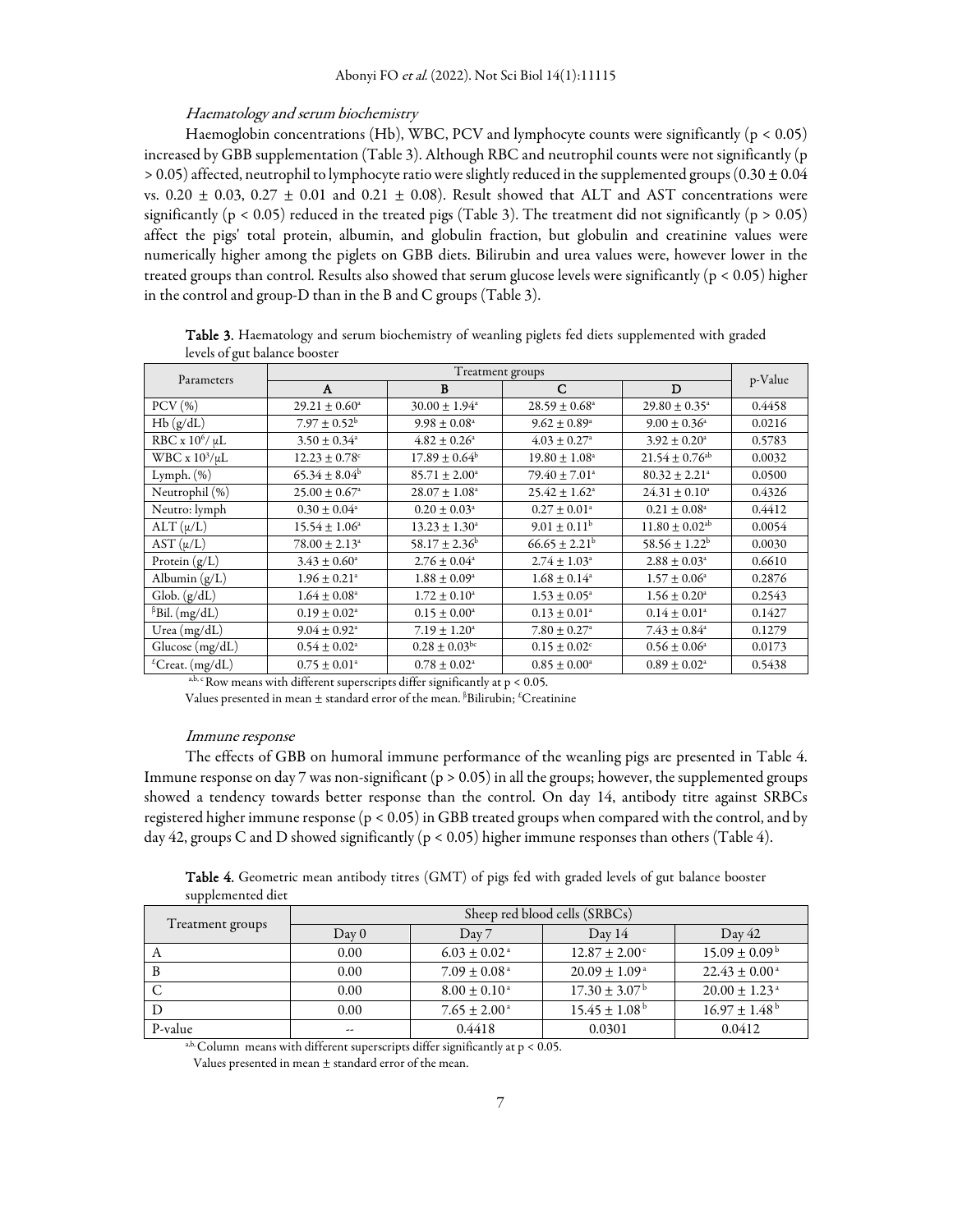#### Discussion

Our result showed that performance indices determined, including FI, FCR, daily and final weight gains of the supplemented groups were superior to the control. Mean FI, WG, and final body weight were significantly ( $p < 0.05$ ) higher in group-B. This observation agrees with the report of a study by Abonyi et al. (2020b) which showed that GBB improves gut health, growth performance and is cost beneficial in pigs. Similarly, Bühler (2009) reported that dietary benzoic acid (a component of GBB) had a positive influence on fattening pigs and this is in tandem with the findings of this study. However, the comparative analysis of these production parameters in earlier trial by Abonyi et al. (2020b) using only manufacturer's inclusion rate (2.00kg/ton of feed) for broilers did not result in statistical significance difference and group-B pigs (1.00kg/ton of feed) grew faster and heavier than the rest. According to INTRACO (2021), GBB contains benzoic acid, essential oils (EOs), zinc and sodium butyrate. The EOs contain growth-promoting plants' bioactive substances such as carvacrol, eugenol, thymol, capsaicin, and cineole (Fraga et al., 2015; Patil and Patil, 2017). The growth-promoting effects of EOs, which was evident in this present study, is also consistent with the report of El-Hack et al. (2016) who made similar observations (El-Hack et al., 2016). Cognizant that GBB contains zinc in sulphate monohydrate form, the present finding corroborates the result of a previous study which demonstrated that zinc oxide stimulated growth performance in weanling pigs (Abonyi et al., 2015).

Sodium butyrate has been shown to improve the intraluminal digestibility of minerals and proteins in animals (Zhang et al., 2011). The GBB may have enhanced nutrient digestibility that resulted in comparative improvement in WG in the supplemented groups. Contrary to our findings, other researchers (Mahdavi and Torki, 2009; Sikandar et al., 2017) reported that different dietary sodium butyrate levels did not improve feed intake and weight gain. The variations could be due to the use of sodium butyrate in different presentations, either in coated or uncoated forms. It has been reported that the powder or uncoated form has low pKa value in comparison with the pH of small intestine and this leads to reduced nutrient absorption, poor FCR and reduced weight gain (Lesson and Summers, 2001). Therefore, the improved feed conversion and WG found in this work suggest that all the components of GBB acted synergistically to neutralize the negative effects of uncoated sodium butyrate, resulting in improved productive indices reported in the weanling pigs. Although no significant difference in water consumption was recorded, it increased linearly with feed intake across the groups.

The result showed a general reduction in lipid profile of the treatment groups compared to the control which is similar to the finding by Markowiak and Śliżewska, (2018), that combining feed additives containing prebiotics and or probiotics exert cholesterol-lowering effects. Similarly, Tang et al. (2017) reported that supplementation of a combination of prebiotics, probiotics, and symbiotics improved hens' performance and serum total cholesterol. Researchers have carried out many in vitro and in vivo studies to understand mechanisms that lead to the cholesterol-lowering effects, but their findings have been inconclusive (Ooi and Liong, 2010). It is important to note that only cholesterol was reduced in the other study in which GBB was used at the manufacturer's recommended rate (Abonyi et al., 2020b). In both trials, the inclusion of GBB, however maintained the lipid profiles within the normal range for pigs as outlined by Khan and Line (2010).

To the best of our knowledge, this study reports for the first time the effects of graded levels of GBB supplemented diet on haematology and serum biochemistry of weanling pigs reared under humid tropical environment. Haematological parameters of animals are affected by sex, age, geographical location, dietary contents, and experimental procedures (Isaac et al., 2013). Determination of haematological parameters such as the PCV can be used to assess presence and level of anaemia in the pigs (Oluwole and Omitogun, 2016) which is a common health problem in piglets reared on concrete floors in the tropics (as was the case in this study). Although PCV values of all the groups were within the normal range for pigs for the age group (Khan and Line, 2010), increased figures among the treatment groups (B, C, and D) points to the haematopoietic potentials of GBB at various inclusion levels. Sodium butyrate was reported to have no adverse effect on the erythrocytes, PCV, haemoglobin concentration, total white blood count and leucocytes of broilers (Abonyi et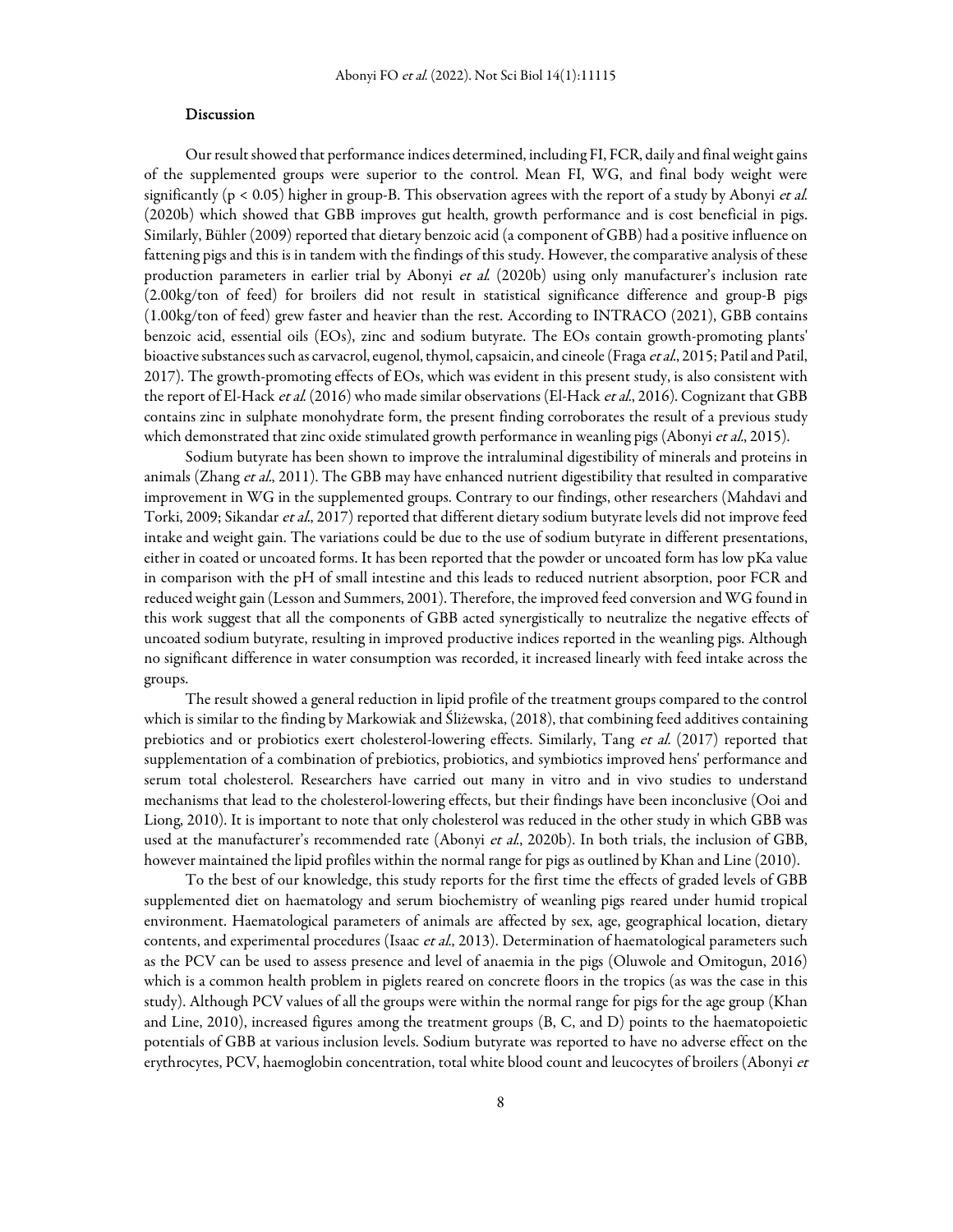al., 2020b). In agreement with our observation, Upadhaya et al. (2015) also reported an increase in lymphocyte count without any significant change in blood profile in weanling pigs fed gel-based phytogenic feed supplement.

According to Ladokun et al. (2008), serum biochemistry and haematological parameters are important for proper maintenance of osmotic pressure between the extracellular and intracellular fluids to facilitate waste excretion and movement of biomolecules within the body. The significantly reduced serum levels of ALT and AST, suggests that GBB may have no or little toxicity effects, including leucogram abnormalities, but may be hepatoprotective.

According to Pošiváková et al. (2019), serum activities of ALT are influenced by age, muscle activity, and physiological state of animals. In the present study, precautions were also taken to reduce the factors' effects on the results. For instance, piglets were provided equal space and similarly managed. Mirmiran et al. (2019) reported that AST activity is more useful in assessing the severity of liver disease. According to the author, AST, being a systolic and mitochondrial enzyme is present in higher concentration in the liver than other liver enzymes and is thus released in higher quantities in cases of liver or any other major organ damage. Since GBB is a relatively new product in Nigeria and is not officially indicated for use in pigs' diet formulation, it was necessary to determine if it will cause liver damage in piglets. From our result, Urea, ALT and AST were reduced in the supplemented groups, suggesting that dietary inclusion of GBB may have stabilized hepatocyte membrane of piglets, and this subsequently reduced the serum levels of these enzymes. From these results, GBB may be safe in terms of the possibility of causing organ damage in weanling piglets and could therefore be used in formulating pig starter diets.

Total protein values were slightly lower in the supplemented groups, but figures for all the groups were within the normal range (Aoyama et al., 2021). Creatinine, which is a waste product formed in the muscle from high energy compounds and also an indication of high muscle mass (Ladokun *et al.*, 2008), was higher in the heavier supplemented groups. The fact that serum lipid profiles of the GBB fed groups were lower implies that this higher muscle mass is also leaner than the control. This is significant because lean meats, particularly white meat (pork), is in high demand because of their low cholesterol contents that may be cardio-protective.

The significant higher (p < 0.05) total WBC and differential lymphocyte counts in the supplemented groups; indicate that GBB may enhance immune function and competence in piglets. The value of neutrophil to lymphocyte ratio is used to indicate stress in animals. The ratio was reduced in the supplemented groups implying that GBB could reduce stress in weanling piglets. From the antibody assay results, we observed that on day zero, antibody titre in all the groups was zero. This indicated absence of maternal antibodies to SRBCs and none prior to exposure of the piglets to the antigens. On days 14 and 42, antibody titter against SRBCs registered significantly (p < 0.05) higher titres in the supplemented groups especially in group-B. This indicated better immune responses throughout the assay periods compared to the control. This observation suggests that GBB could modulate the function of B and T cells in later stages of the antigenic exposure and can thus regulate the host immunity. Similarly, higher globulin level in group-B is an indication that they may have a better cell mediated immune response than others (Ladokun et al., 2008).

## Conclusions

Supplementation of pig diet with GBB enhanced productivity and immune response without any negative leucogram abnormalities. Specifically, the inclusion of GBB at1.00 kg/ton in pig diet improved their growth/weight gain, PCV, Hb concentration, RBC count, total WBC count but reduced low-density lipoprotein ("bad cholesterol") content of the blood. Therefore, these findings suggested that GBB, rather than antibiotic growth promoters, could be used to enhance productivity in swine production to reduce the emergence and spread of antimicrobial-resistant organisms associated with the use of antibiotics as growth promoters in animal agriculture.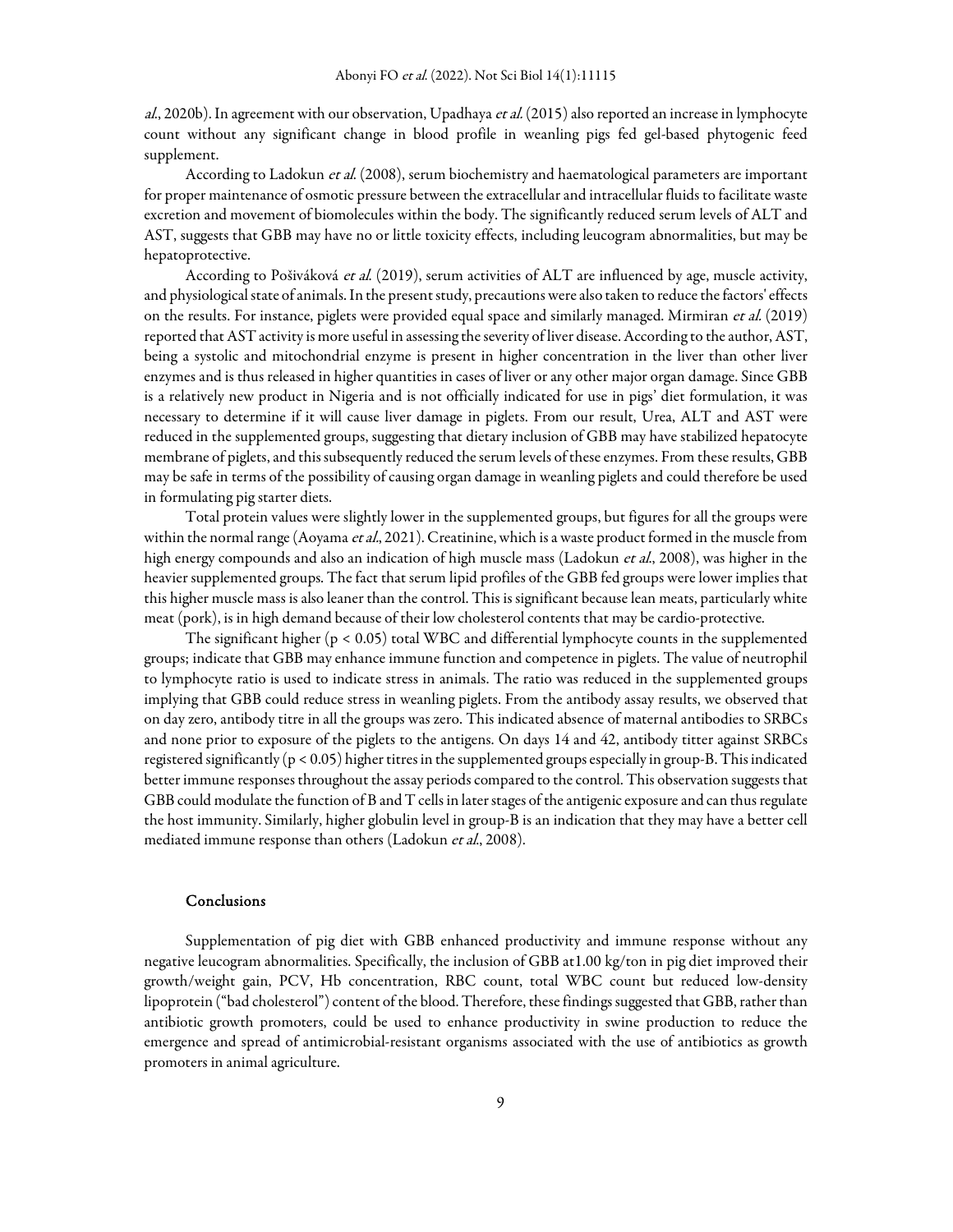## Authors' Contributions

Conceptualization: FOA; Investigation and Methodology: FOA, UJN, IEO, CJA, SNB, CUU; Data curation and Formal analysis: EON, UJN, IEO, CJN, SNB, CUU; Visualization: EON Writing - original draft: FOA, EON; Writing - review and editing: EON; Supervision: FOA.

All authors read and approved the final manuscript.

### Ethical approval (for researches involving animals or humans)

The Institutional Animal Care, and Use Committee of the Faculty of Veterinary Medicine, University of Nigeria approved the animal protocol for this study (FVM-UNN-IACUC-2019-056). The animals were used in accordance with the regulations and guidelines of this committee.

#### Acknowledgements

The author wishes to thank Dr. Lawrence Akarator of Animal Care Services Konsult, Nigeria Limited for supplying the GBB. Prof. D.C. Eze and Dr. C.B. Abonyi of the Departments of Veterinary Pathology and Microbiology and English and Literary Studies, University of Nigeria, Nsukka are appreciated for their assistance during haematological studies and English language editing respectively.

# Conflict of Interests

The authors declare that there are no conflicts of interest related to this article.

## References

- Abonyi FO, Ogoenyi EE, Eze JI, Machebe NS (2015). Growth performance, haematology and insulin profile of weanling pigs fed graded levels zinc oxide supplemented diet. Indian Journal of Animal Research 49(5):638-644.
- Abonyi FO, Arinzechukwu U, Eze D, Eze JI, Machebe NS (2018). Comparative evaluation of growth performance, serum biochemical profile and immunological response of the Nigerian indigenous and large white x landrace crossbred pigs. Nigerian Veterinary Journal 39(1):81-91. https://doi.org/10.4314/nvj.v39i1.10
- Abonyi FO, Attama EC, Okoroafor ON, Aronu CJ, Ugwu IC, Eze DC, … Udoumoh AF (2020a). Comparative evaluation of growth performance, gut morphology, micro-flora, haematology and immune response of broilers fed with Sodium butyrate and Saccharomyce scerevisiae supplemented diets. Journal of Dairy, Veterinary and Animal Research 9(2):64-72. https://doi.org/10.15406/jdvar.2020.09.00281
- Abonyi FO, Ugwu PC, Amechi CD (2020b). Gut balance booster as a prospective alternative to antibiotic growth promoter in swine diet. Animal Research International 17(1):3620-630.
- Ajibo FE, Njoga EO, Azor N, Idika IK, Nwanta JA (2020). Epidemiology of infections with zoonotic pig parasites in Enugu State, Nigeria. Veterinary Parasitology: Regional Studies and Reports 20:100397. https://doi.org/10.1016/j.vprsr.2020.100397
- Anonymous (2020). Serum Albumin (Bromcresol Green Method). Retrieved 2022 January 12 from: https://med.libretexts.org/@go/page/38641
- AOAC (1990). Official Methods of Analysis. 15<sup>th</sup> Edition, Association of Official Analytical Chemists, Washington DC, USA.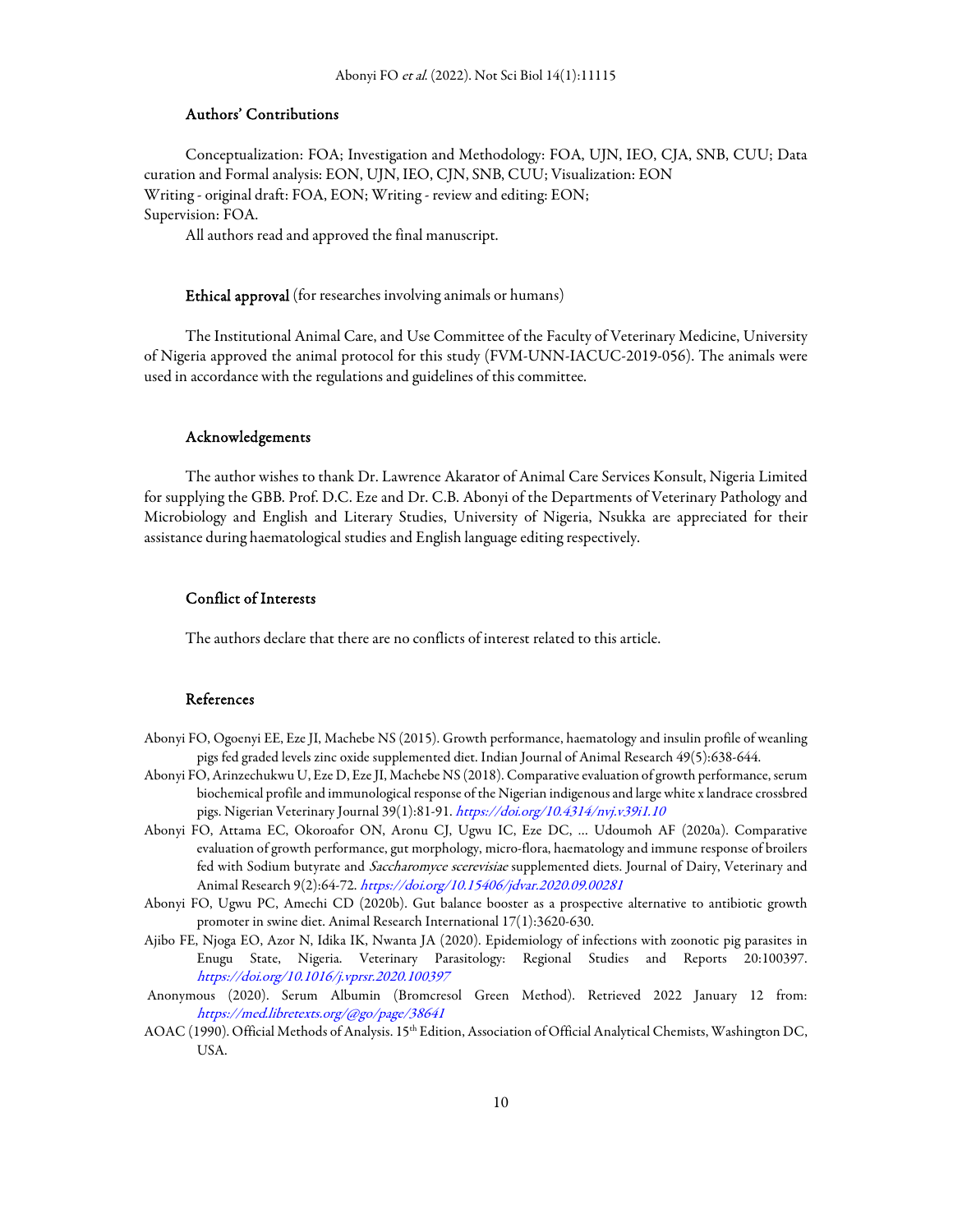- Aoyama S, Kim HK, Hirooka R, Tanaka M, Shimoda T, Chijiki H, ... Shibata S (2021). Distribution of dietary protein intake in daily meals influences skeletal muscle hypertrophy via the muscle clock. Cell Reports 36(1):109336. https://doi.org/10.1016/j.celrep.2021.109336
- Bajagai YS, Alsemgeest J, Moore RJ, Van TT, Stanley D (2020). Phytogenic products, used as alternatives to antibiotic growth promoters, modify the intestinal microbiota derived from a range of production systems: an in vitro model. Applied Microbiology and Biotechnology 104:10631-640. https://doi.org/10.1007/s00253-020- 10998-x
- Bernard SN, Njoga EO, Abonyi FO, Nnadi PA, Ozioko IE, Ugwuoke CU (2021). Epidemiology of gastrointestinal worm infections in pigs reared in Enugu State, Nigeria. Journal of Parasitic Diseases 45(4):912-920. https://doi.org/10.1007/s12639-021-01377-y
- Bühler K (2009). Benzoic acid as feed additive in pig nutrition: effects of diet composition on performance, digestion and ecological aspects. Doctoral Dissertation, ETH Zurich. https://doi.org/10.3929/ethz-a-005834561
- CDC (2020). Laboratory procedure manual for determining serum high, density lipoprotein and total cholesterol concentration. Available at: https://www.cdc.gov/nchs/data/nhanes/nhanes\_03\_04/l13\_c\_met\_lipids.pdf.
- Chattopadhyay MK (2014). Use of antibiotics as feed additives: a burning question. Frontiers in Microbiology 5:334. https://doi.org/10.3389/fmicb.2014.00334
- Dacie JV, Lewis SM (1995). Practical Haematology. 8<sup>th</sup> Ed., Churchill Livingstone Publications, pp 609.
- Delanghe JR, Speeckaert MM (2011). Creatinine determination according to Jaffe-what does it stand for? Clinical Kidney Journal 4(2):83-86. https://doi.org/10.1093/ndtplus/sfq211
- Ezzat Abd El-Hack M, Alagawany M, Ragab Farag M, Tiwari R, Karthik K, Dhama K, ... Adel M (2016). Beneficial impacts of thymol essential oil on health and production of animals, fish and poultry: a review. Journal of Essential Oil Research 28(5):365-382. https://doi.org/10.1080/10412905.2016.1153002
- FAO (2017). The future of food and agriculture Trends and challenges. Rome. Retrieved 2022 January 24 from https://www.fao.org/3/i6583e/i6583e.pdf
- Fraga BN, Lovatto PA, Rorato PRN, Oliveira VD, Rossi CAR, Lehnen CR (2015). Modeling performance and nutritional requirements of pigs lots during growth and finishing. Ciência Rural 45(10):1841-847. https://doi.org/10.1590/0103-8478cr20141389
- Gounden V, Bhatt H, Jialal I (2021). Renal function tests. Retrieved 2022 January 12 from: https://www.ncbi.nlm.nih.gov/books/NBK507821/
- Hao H, Cheng G, Iqbal Z, Ai X, Hussain HI, Huang L, ... Yuan Z (2014). Benefits and risks of antimicrobial use in foodproducing animals. Frontiers in Microbiology 5:288. https://doi.org/10.3389/fmicb.2014.00288
- Hassan HMA, Samy A, Youssef AW, Mohamed MA (2018). Using different feed additives as alternative to antibiotic growth promoter to improve growth performance and carcass traits of broilers. International Journal of Poultry Science 17:255-261. https://doi.org/10.3923/ijps.2018.255.261
- Henok JN, Okeleye BI, Omodanisi EI, Ntwampe SKO, Aboua YG (2020). Analysis of reference ranges of total serum protein in namibia: clinical implications. Proteomes 8(2):7. https://doi.org/10.3390/proteomes8020007
- INTRACO (2021). Gut Balance Booster. Available at: https://intraco.be/en/product/gut-balance-booster
- Isaac LJ, Abah G, Alepan B, Ekaette IU (2013). Haematological proportions of different basis and sexes of rabbits. Proceedings of the 18<sup>th</sup> Annual Conference of Animal Science Association of Nigeria, pp 24-27.
- Kahn CM, Line S (2010). Serum biochemical reference ranges. In: Kahn CM, Line S (Eds). The Merck Veterinary Manual. 10<sup>th</sup> Ed., Merck and Co. Inc., Whitehouse Station, NJ, USA, pp 2826-2827.
- Kapoor R, Chakraborty M, Singh N (2015). A Leap above Friedewald formula for calculation of low-density lipoproteincholesterol. Journal of Laboratory Physicians 7(1):11-6. https://doi.org/10.4103/0974-2727.154780
- Kawano M, Hokazono E, Osawa S, Sato S, Tateishi T, Manabe M, ... Kayamori Y (2019). A novel assay for triglycerides using glycerol dehydrogenase and a water-soluble formazan dye, WST-8. Annals of Clinical Biochemistry 56(4):442-449. https://doi.org/10.1177/0004563219830715
- Kiczorowska B, Al-Yasiry ARM, Samolińska W, Marek A, Pyzik E (2016). The effect of dietary supplementation of the broiler chicken diet with Boswellia serrata resin on growth performance, digestibility, and gastrointestinal characteristics, morphology, and microbiota. Livestock Science 191:117-124. https://doi.org/10.1016/j.livsci.2016.07.019
- Ladokun AO, Yakubu A, Otite JR, Omeje JN, Sokunbi OA, Onyeji E (2008). Haematological and serum biochemical indices of necked neck and normally feathered Nigerian indigenous chickens in a sub humid tropical environment. International Journal of Poultry Science 7(1):55-58. https://doi.org/10.3923/ijps.2008.55.58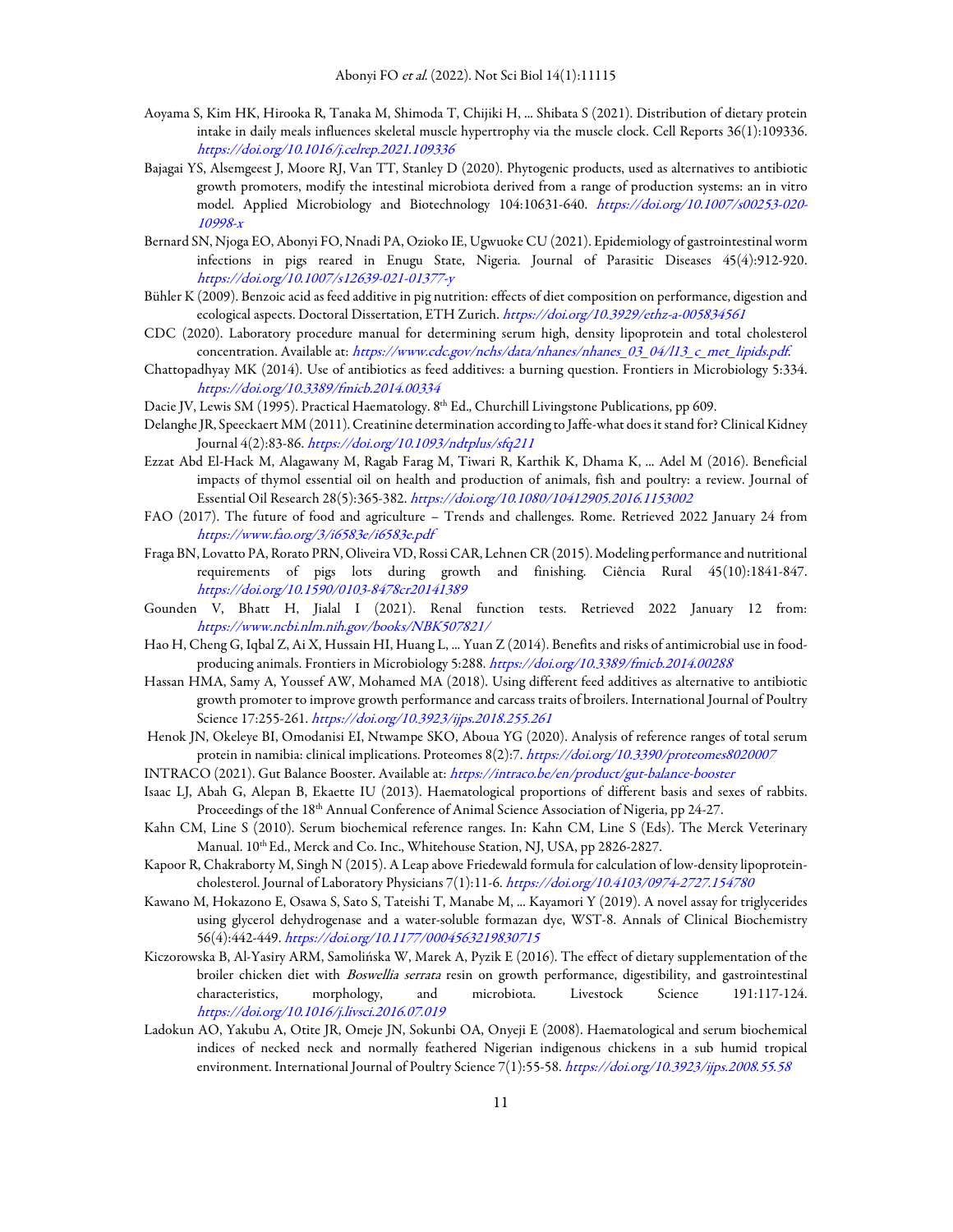Leeson S, Summers JD (2001). Nutrition of the chicken. 4<sup>th</sup> Ed. Guelph. University Books, Ontario, Canada, pp 24-26.

- Li-Hua L, Ewelina PD, Ying-Chen H, Hsin-Bai Z, Cheng-Chih H (2019). Analytical methods for cholesterol quantification. Journal of Food and Drug Analysis 27(2):375-386, https://doi.org/10.1016/j.jfda.2018.09.001
- Lillehoj H, Liu Y, Calsamiglia S, Fernandez-Miyakawa ME, Chi F, Cravens RL, ... Gay CG (2018). Phytochemicals as antibiotic alternatives to promote growth and enhance host health. Veterinary Research 49:1-18. https://doi.org/10.1186/s13567-018-0562-6
- Maghsoudi A, Vaziri E, Feizabadi M, Mehri M (2020). Fifty years of sheep red blood cells to monitor humoral immunity in poultry: a scientometric evaluation. Poultry Science 99(10):4758-4768. https://doi.org/10.1016/j.psj.2020.06.058
- Mahdavi R, Torki M (2009). Study on usage period of dietary protected butyric acid on performance, carcass characteristics, serum metabolite levels and humoral immune response of broiler chickens. Journal of Animal and Veterinary Advances 8:1702-1709.
- Markowiak P, Śliżewska K (2018). The role of probiotics, prebiotics and synbiotics in animal nutrition. Gut Pathogens 10(21):1-20. https://doi.org/10.1186/s13099-018-0250-0
- Maron DF, Smith TJ, Nachman KE (2013). Restrictions on antimicrobial use in food animal production: an international regulatory and economic survey. Global Health 9:1-11. https://doi.org/10.1186/1744-8603-9-48
- Mirmiran P, Gaeini Z, Bahadoran Z, Azizi F (2019). Elevated serum levels of aminotransferases in relation to unhealthy foods intake: Tehran lipid and glucose study. BMC Endocrine Disorder 19:1-8. https://doi.org/10.1186/s12902-019-0437-5
- Njoga EO, Onunkwo JI, Okoli CE, Ugwuoke WI, Nwanta JA, Chah KF (2018). Assessment of antimicrobial drug administration and antimicrobial residues in food animals in Enugu State, Nigeria. Tropical Animal Health and Production 50(4):897-902. https://doi.org/10.1007/s11250-018-1515-9
- Njoga EO, Ogugua AJ, Nwankwo IO, Awoyomi OJ, Okoli CE, Buba DM, ... Ogunniran TM (2021). Antimicrobial drug usage pattern in poultry farms in Nigeria: implications for food safety, public health and poultry disease management. Veterinaria Italiana 57(1):5-12. https://doi.org/10.12834/VetIt.2117.11956.1
- Nkrumah B, Nguah SB, Sarpong N, Dekker D, Idriss A, May J, Adu-Sarkodie Y (2011). Hemoglobin estimation by the HemoCue® portable hemoglobin photometer in a resource poor setting. BMC Clinical Pathology 11(1):1-6. https://doi.org/10.1186/1472-6890-11-5
- NRC (2011). Nutrient requirements of swine. 11<sup>th</sup> Revised Edition. National Research Council, National Academy Press, Washington DC, USA.
- Ooi LG, Liong MT (2020). Cholesterol-lowering effects of probiotics and prebiotics: a review of in vivo and in vitro findings. International Journal of Molecular Science 11(6):2499-522. https://doi.org/10.3390/ijms11062499
- Okocha RC, Olatoye IO, Adedeji OB (2018). Food safety impacts of antimicrobial use and their residues in aquaculture. Public Health Review 39:1-22. https://doi.org/10.1186/s40985-018-0099-2
- Oluwole OO, Omitogun GO (2016). Haematological traits of Nigerian indigenous pig and its hybrid (50% Large White × 50 NIP) at post weaning ages. American Journal of Molecular Biology 6:45-52. http://dx.doi.org/10.4236/ajmb.2016.61005
- Patil KR, Patil CR (2017). Antiinflammatory activity of bartogenic acid containing fraction of fruits of Barringtonia racemosa Roxb. in acute and chronic animal models of inflammation. Journal of Traditional and Complementary Medicine 7(1):86-93. https://doi.org/10.1016/j.jtcme.2016.02.001
- Pošiváková T, Švajlenka J, Pošivák J, Pokorádi J, Hromada R, Korim P, Molnár L (2019). The influence of age on the activity of selected biochemical parameters of the mouflon (Ovis musimon L.). Animals (Basel) 9(5):242. https://doi.org/10.3390/ani9050242
- Sikandar A, Zaneb H, Younus M, Masood S, Aslam A, Khattak F, ... Rehman H (2017). Effect of sodium butyrate on performance, immune status, microarchitecture of small intestinal mucosa and lymphoid organs in broiler chickens. Asian-Australasian Journal of Animal Science 30(5):690-699. https://doi.org/10.5713/ajas.16.0824
- Stevanović ZD, Bošnjak-Neumüller J, Pajić-Lijaković I., Raj J, Vasiljević M (2018). Essential oils as feed additives future perspectives. Molecules 23(7):1717. https://doi.org/10.3390/molecules23071717
- Tang SGH, Sieo CC, Ramasamy K, Saad WZ, Wong HK, Ho YW (2017). Performance, biochemical and haematological responses, and relative organ weights of laying hens fed diets supplemented with prebiotic, probiotic and synbiotic. BMC Veterinary Research 13:245. https://doi.org/10.1186/s12917-017-1160-y